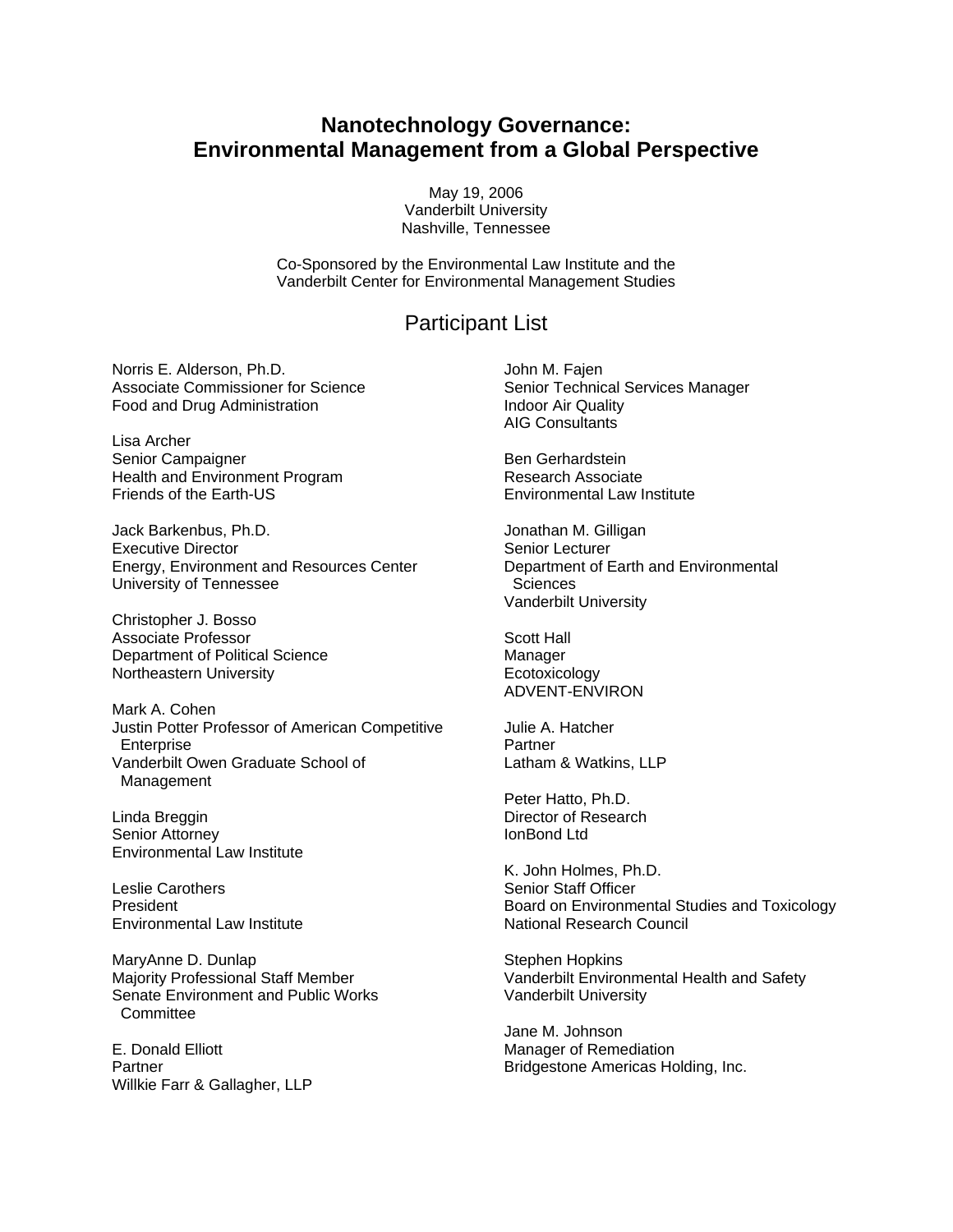Barbara Karn, Ph.D. Project on Emerging Nanotechnologies Woodrow Wilson International Center for Scholars @ The Smithsonian Institution

George A. Kimbrell Staff Attorney Center for Technology Assessment

Dawn J. Krueger, QEP Manager, 3M Environmental Operations

Griffith A. Kundahl Vice President Feinstein Kean Healthcare

Jennifer Kuzma, Ph.D. Associate Director and Assistant Professor Center for Science, Technology, and Public **Policy** Humphrey Institute University of Minnesota

Michael T. Lesnick, Ph.D. Senior Partner, Meridian Institute

Alan L. Liby, Ph.D. Program Manager Technology Transfer and Economic Development Oak Ridge National Laboratory

Gary E. Marchant, Ph.D., J.D. Lincoln Professor of Emerging Technologies, Law & Ethics, College of Law Executive Director, Center for Law, Science & **Technology** Professor, School of Life Sciences Arizona State University

Shari Meghreblian Environmental Manager General Motors Spring Hill

Jeff Morris Associate Director for Science Office of Science Policy Office of Research and Development U.S. Environmental Protection Agency

Ann J. Olsen Consultant/Facilitator and Ph.D. student Vanderbilt Center for Environmental Management Studies

Lee Paddock Pace Law School Donald A. Sadowsky Pesticides and Toxic Substances Law Office Office of General Counsel U.S. Environmental Protection Agency

Florence Sanchez, Ph.D. Dept. of Civil and Environmental Engineering Vanderbilt University

Hideo Shindo Chief Representative NEDO Washington, D.C. Office (New Energy and Industrial Technology Development Organization)

Paul L. Sloan Deputy Commissioner for Environment Tennessee Department of Environment and **Conservation** 

Michelle Smith Director EHS Operations Development Global Environmental, Health, Safety and Sustainable Development Rohm and Haas Company

Atulya Tankha Owen Graduate School of Management Vanderbilt University

Greer Tidwell Director Environmental Management Bridgestone Firestone North American Tire, LLC

Mike Treder Executive Director Center for Responsible Nanotechnology

Geert van Calster, LL.M., Ph.D. Institute of Environmental and Energy Law Collegium Falconis, Katholieke Universiteit Leuven

Michael P. Vandenbergh Associate Professor of Law Vanderbilt University Law School

Robert Wheaton, MPH, CIH **Director** Vanderbilt Environmental Health and Safety Vanderbilt University